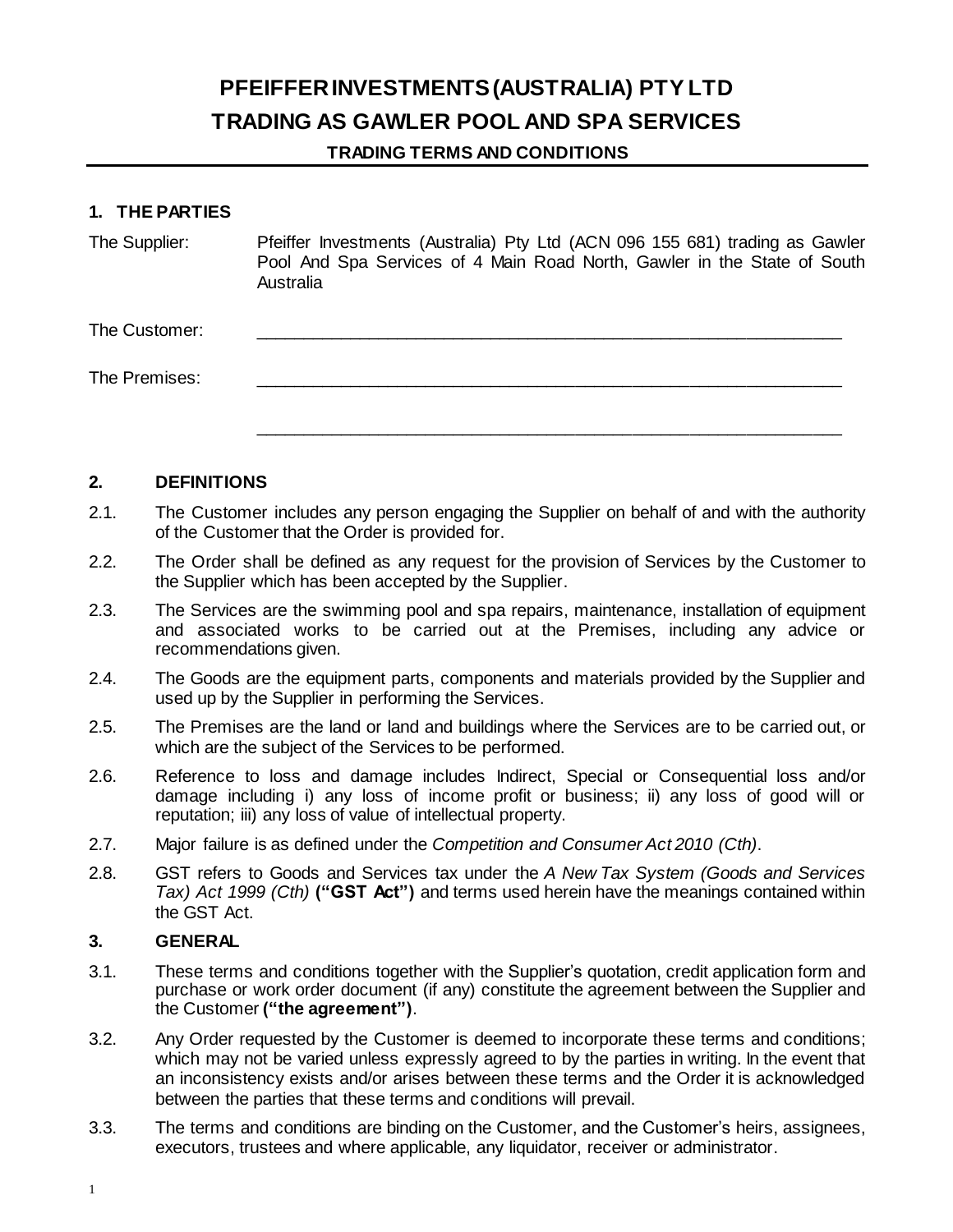- 3.4. In these terms and conditions, the singular shall include the plural, the neuter gender shall include the masculine and feminine and words importing persons shall apply to corporations and vice versa.
- 3.5. Where more than one Customer completes this agreement each shall be liable jointly and severally.
- 3.6. If any provision of these terms and conditions shall be invalid, void, illegal or unenforceable the validity, existence, legality and enforceability of the remaining provisions shall not be affected, prejudiced or impaired and the offending provision shall be deemed as severed from these terms and conditions.
- 3.7. The Supplier may license or sub-contract all or any part of its rights and obligations without the Customer's consent but the Supplier acknowledges that it remains at all times liable to the Customer in accordance with the terms herein.
- 3.8. The failure by a party to enforce any provision of these terms and conditions shall not be treated as a waiver of that provision, nor shall it affect that party's right to subsequently enforce that provision.
- 3.9. The Customer acknowledges that the Supplier may detail these terms and conditions on its website. In this event, the terms and conditions on the Supplier's website shall apply to any future dealings as between the parties and the Customer is deemed to have notice of any such terms and conditions and/or amendments.

## **4. QUOTATIONS AND PLACEMENT OF ORDERS**

- 4.1. Any quotation given by the Supplier will expire after thirty (30) days.
- 4.2. A written quotation from the Supplier will include a scope of works detailing the specific Services to be performed by the Supplier.
- 4.3. The Supplier does not represent that it will provide any Services unless it is included in the quotation.
- 4.4. A request for Services placed by the Customer with the Supplier will be considered valid when made verbally or in writing however the Customer may be required to provide the Supplier with a purchase order or work order document prior to any Services being provided.
- 4.5. The Supplier may agree to provide, on request from the Customer, additional Services not included or specifically excluded in the quotation given or in the Customer's Order. In this event, the Supplier shall be entitled to make an additional charge. Additional Services include, but is not limited to additions alterations or amendments to the quote or scope of works **("a variation")**.
- 4.6. All prices are based on taxes and statutory charges current at the time of the quotation. Should these vary during the period from the date of the quotation to the date of the invoice, the difference will become the responsibility of the Customer and the Customer will be invoiced for the extra charge by the Supplier.

## **5. PRICE**

- 5.1. GST will be charged on the Services provided by the Supplier that attract GST at the applicable rate.
- 5.2. The Supplier reserves the right to change the Price in the event of a variation.
- 5.3. At the Supplier's sole discretion the Price shall be either:
- 5.3.1. The Supplier's quoted Price for the Order; or
- 5.3.2. In the event of a variation, as detailed on invoices provided by the Supplier to the Customer in respect of Services supplied.

## **6. PROVISION OF THE SERVICES**

 $\mathfrak{Z}$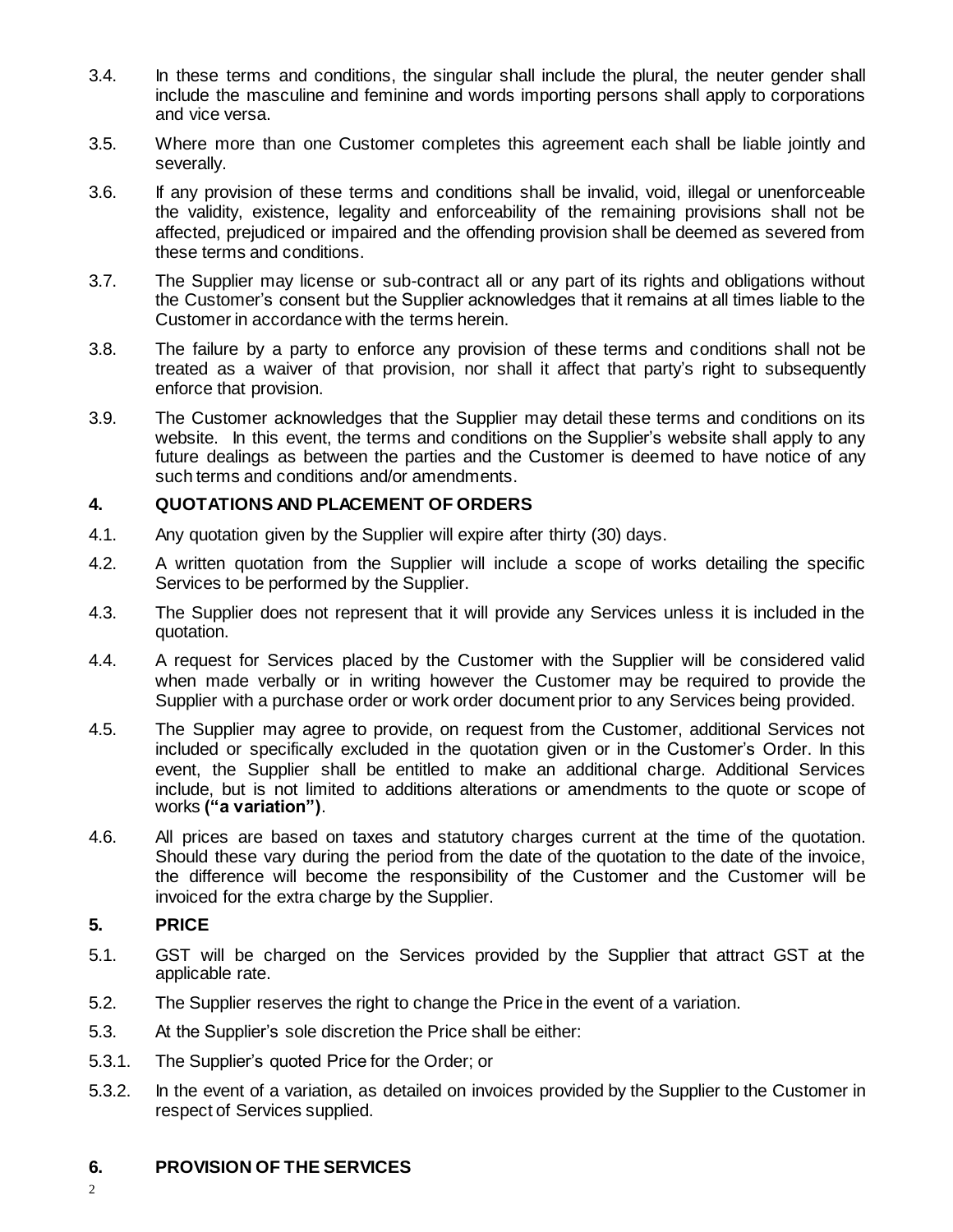- 6.1. The Supplier reserves its right to:
- 6.1.1. Decline requests for any Services requested by the Customer.
- 6.1.2. Cancel or postpone appointments at its discretion.
- 6.2. Unless specified by the Supplier to the contrary in the Order or quotation, the Supplier does not warrant that it will be capable of providing the Services at specific times requested by the Customer during the term of the agreement.
- 6.3. Subject to otherwise complying with its obligations under the agreement, the Supplier shall exercise its independent discretion as to its most appropriate and effective manner of providing the Services and of satisfying the Customer's expectations of those Services.
- 6.4. The Customer grants full access to the Supplier and its servants and agents to the Premises and shall ensure a supply of water and/or electricity (at no cost) to enable the Supplier to carry out the Services.
- 6.5. The Customer warrants that it is either the owner of the Premises or is acting with the express authority of the owner of the Premises and the Customer indemnifies and will continue to indemnify the Supplier in respect of this warranty; including any claims for loss and damage by the owner of the Premises against the Supplier.

## **7. PAYMENT AND CREDIT POLICY**

7.1. **Non-Account Customers** must make full payment to the Supplier on completion of the Services unless otherwise specified or agreed between the parties in writing.

#### **Credit**

- 7.2. Credit will only be granted at the sole discretion of the Supplier and upon submission of a completed credit application form.
- 7.3. On the acceptance by the Supplier of a completed credit application form, **Account Customers** must make full payment to the Supplier within thirty (30) days from the date of issue of the Supplier's invoice for the Services, unless otherwise specified in the credit application form or agreed between the parties in writing.
- 7.4. Any credit, or credit limit granted by the Supplier may be revised by the Supplier at any time and at its discretion.
- 7.5. The Supplier reserves the right to withdraw any credit facility upon any breach by the Customer of these terms and conditions or upon the Customer ceasing to trade and/or being subject to any legal proceedings and/or the Customer committing an act of insolvency.
- 7.6. The Customer agrees that upon such withdrawal, any and all monies owing on the account shall become immediately due and payable.

#### **Account Customer's Privacy**

- 7.7. The Customer agrees:
- 7.7.1. For the Supplier to obtain from a credit reporting agency a credit report containing personal credit information about the Customer in relation to credit provided by the Supplier.
- 7.7.2. That the Supplier may exchange information about the Customer with those credit providers either named as trade referees by the Customer or named in a consumer credit report issued by a credit reporting agency.
- 7.7.3. The Customer consents to the Supplier being given a consumer credit report to collect overdue payment on commercial credit (Section 18K(1)(h) *Privacy Act 1988*).

## **8. DEFAULT**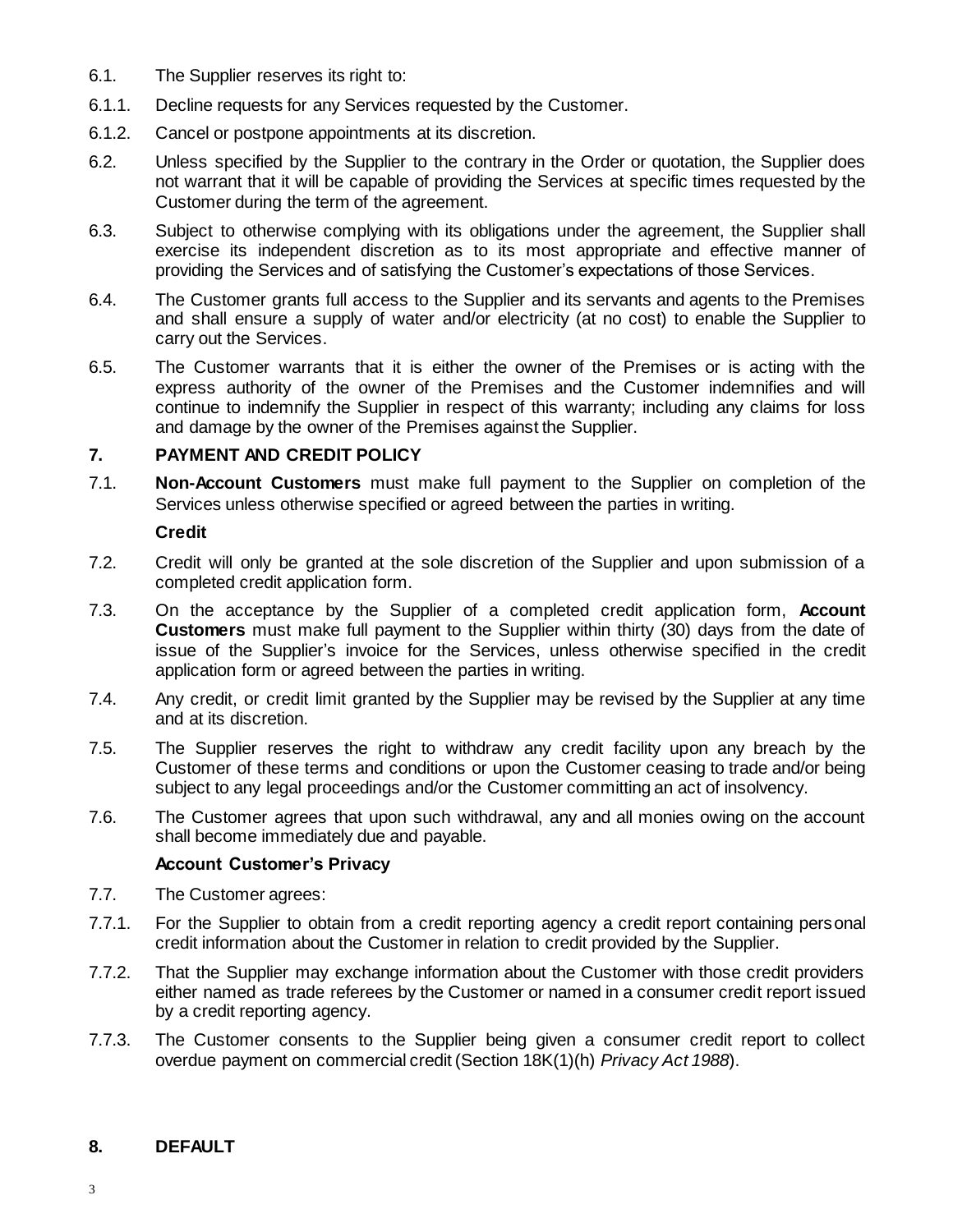- 8.1. The Customer will be liable for a dishonoured cheque fee of \$40.00 for each cheque issued by the Customer and rejected by the Supplier's bank.
- 8.2. For the purposes of this clause the **"default date"** is the day after the date by which payment of the Price in full was due to be made by the Customer to the Supplier in accordance with the agreement and the **"outstanding balance"** is the Price, less any payments made by the Customer prior to the default date.
- 8.3. If the Supplier does not receive the outstanding balance on or before the default date the Customer acknowledges and agrees that:
- 8.3.1. The Customer will be liable for interest on the outstanding balance from the default date at the rate of twelve per centum (12%) per annum calculated on a daily basis;
- 8.3.2. The Customer will be liable for an account keeping fee of \$15.00 to be charged at the end of each calendar month after the default date until the outstanding balance has been paid;
- 8.3.3. In the event the Supplier refers the Customer to a debt collection agency and/or law firm for collection of the outstanding balance, the Customer shall be liable for the recovery costs incurred, and if the agency charges commission on a contingency basis the Customer shall be liable to pay as a liquidated debt, the commission payable by the Supplier to the agency, fixed at the rate charged by the agency from time to time as if the agency has achieved one hundred per cent recovery and the following formula shall apply:

| <b>Total Debt including</b> | Original Debt x 100                                 |  |
|-----------------------------|-----------------------------------------------------|--|
| Commission and              | 100 - Commission % charged by the agency (including |  |
| $GST =$                     | GST)                                                |  |

- 8.3.4. In the event where the agency is Prushka Fast Debt Recovery the applicable commission rate for the amount unpaid is as detailed on [www.prushka.com.au](http://www.prushka.com.au/);
- 8.3.5. In the event where the Supplier or the Supplier's agency refers the outstanding balance to a lawyer the Customer shall pay as a liquidated debt the charges reasonably made or claimed by the lawyer on the indemnity basis.

## **9. RISK AND LIABILITY**

- 9.1. The Customer will ensure when placing Orders that there is sufficient information and specifications to enable the Supplier to execute the Order.
- 9.2. The Supplier takes no responsibility if the specifications provided by the Customer are wrong or inaccurate and the Customer will be liable in that event for the expenses incurred by the Supplier for any work required to rectify the Order.
- 9.3. The Customer acknowledges that the Supplier shall not be liable for and the Customer releases the Supplier from any loss and damage incurred as a result of delay or failure to observe any of these conditions due to an event of force majeure, being any cause or circumstance beyond the Supplier's reasonable control.
- 9.4. The Customer will ensure the Premises are in a safe condition for the Supplier's servants and agents to perform the Services, and the Customer indemnifies and agrees to keep the Supplier indemnified against any and all claims for personal injury and loss and damage arising from or in connection with failing to keep the Premises safe to work in, including but not limited to injury caused by any feature or condition of the Premises, whether or not any such feature or condition is reasonably obvious and whether or not the feature or condition is known to the Customer.
- 9.5. The Supplier is not liable to provide any insurance cover in relation to the provision of the Services. The Customer is responsible to effect whatever insurance cover required at his or her own expense.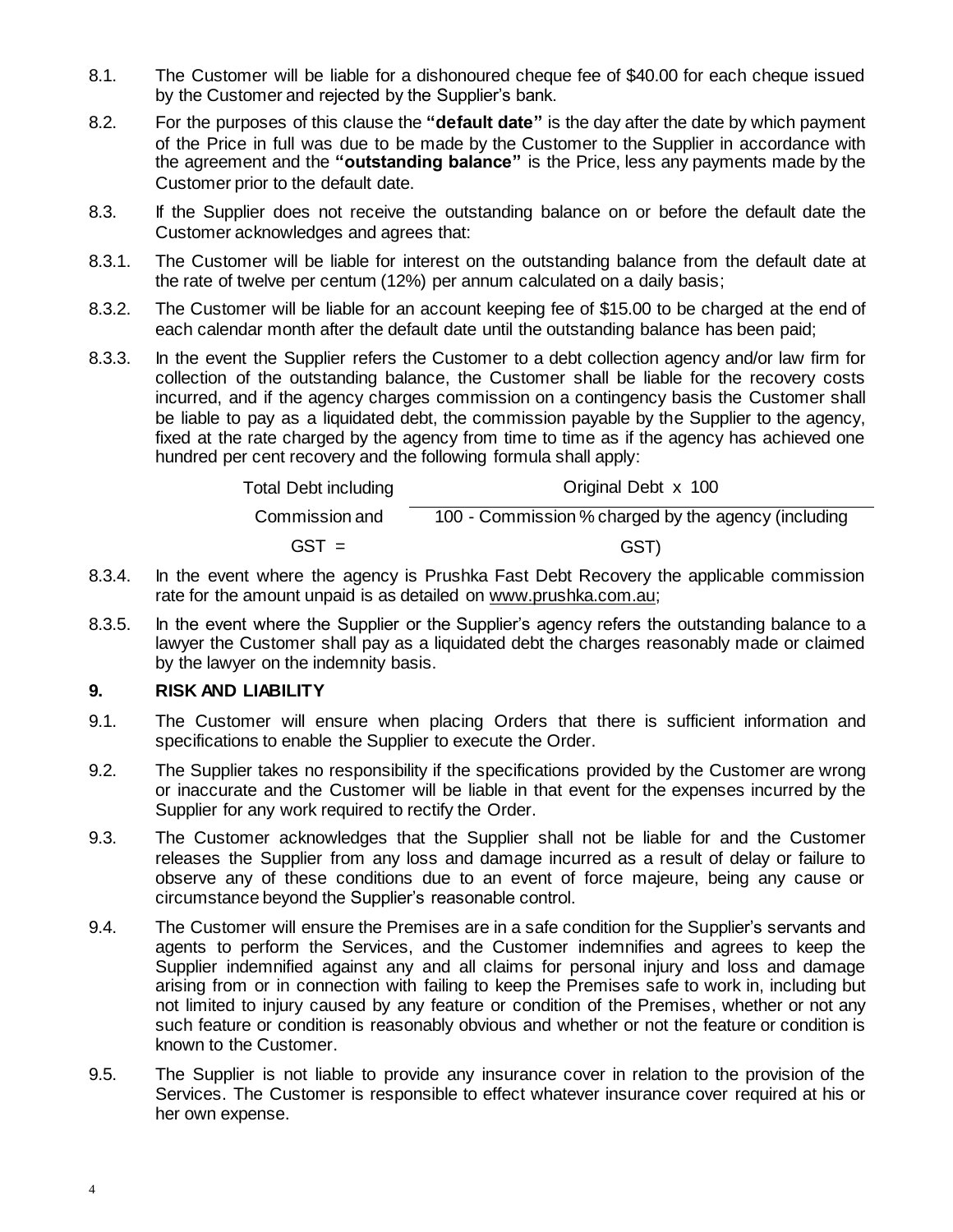9.6. Subject to the Supplier's warranty for defective services, the Supplier's liability for any loss and damage associated with, arising from or in connection with the Services may not exceed the Price of the Order, including but not limited to personal injury and damage to property.

## **10. WARRANTY**

- 10.1. The Supplier warrants that the Customer's rights and remedies in the agreement arising from a warranty against defects are in addition to other rights and remedies under any applicable law in relation to the goods and services to which the warranty relates.
- 10.2. The Supplier does not purport to restrict, modify or exclude any liability that cannot be excluded under the Australian Consumer Law contained in Schedule 2 of the *Competition and Consumer Act 2010 (Cth)* as may be amended from time to time.

#### **Warranty for Services**

- 10.3. Provided that the Customer reports any defect in any Service provided, preferably within fourteen (14) days from the date that the defect became apparent, the Supplier will rectify any defect in the Services within a reasonable period of time.
- 10.4. In respect of all claims under warranty, the Supplier reserves it right to inspect the Services alleged to be defective.
- 10.5. To the extent permitted by law the Supplier's liability in respect of defective services that does not constitute a major failure will be limited to:
- 10.5.1. The rectification by the Supplier of the defective Service; or
- 10.5.2. The payment of the reasonable costs of having the Services rectified or supplied again; or
- 10.5.3. The refund of the Price paid by the Customer in respect of the defective Service.
- 10.6. The Supplier shall not be liable to compensate the Customer for any reasonable delay in remedying any defective Services or in assessing the Customer's claim.
- 10.7. The Customer warrants that it will use its best endeavours to assist the Supplier with identifying the nature of the defective Service claim.

#### **Claims made under Warranty**

- 10.8. Claims for warranty should be made in one of the following ways:
- 10.8.1. The Customer must send the claim in writing to the Supplier's address 4 Main North Road. Gawler SA 5118;
- 10.8.2. The Customer must email the claim to the Supplier to admin@gpss.com.au.
- 10.8.3. The Customer must contact the Supplier on the Supplier's business number (08) 8522 3811.

## **11. TERMINATION AND CANCELLATION**

## **Cancellation by Supplier**

- 11.1. The Supplier may cancel any Order to which these terms and conditions apply at any time before payment is made by the Customer by giving written notice to the Customer. The Supplier shall not be liable for any loss and damage whatsoever arising from such cancellation.
- 11.2. Without prejudice to the Supplier's other remedies at law, the Supplier shall be entitled to cancel all or any part of any Order of the Customer which remains unfulfilled and all amounts owing to the Supplier shall, whether or not due for payment, become immediately payable in the event that:
- 11.2.1. Any money payable to the Supplier becomes overdue for payment; or
- 11.2.2. The Customer becomes insolvent, convenes a meeting with its creditors or proposes or enters into an arrangement with creditors, or makes an assignment for the benefit of its creditors; or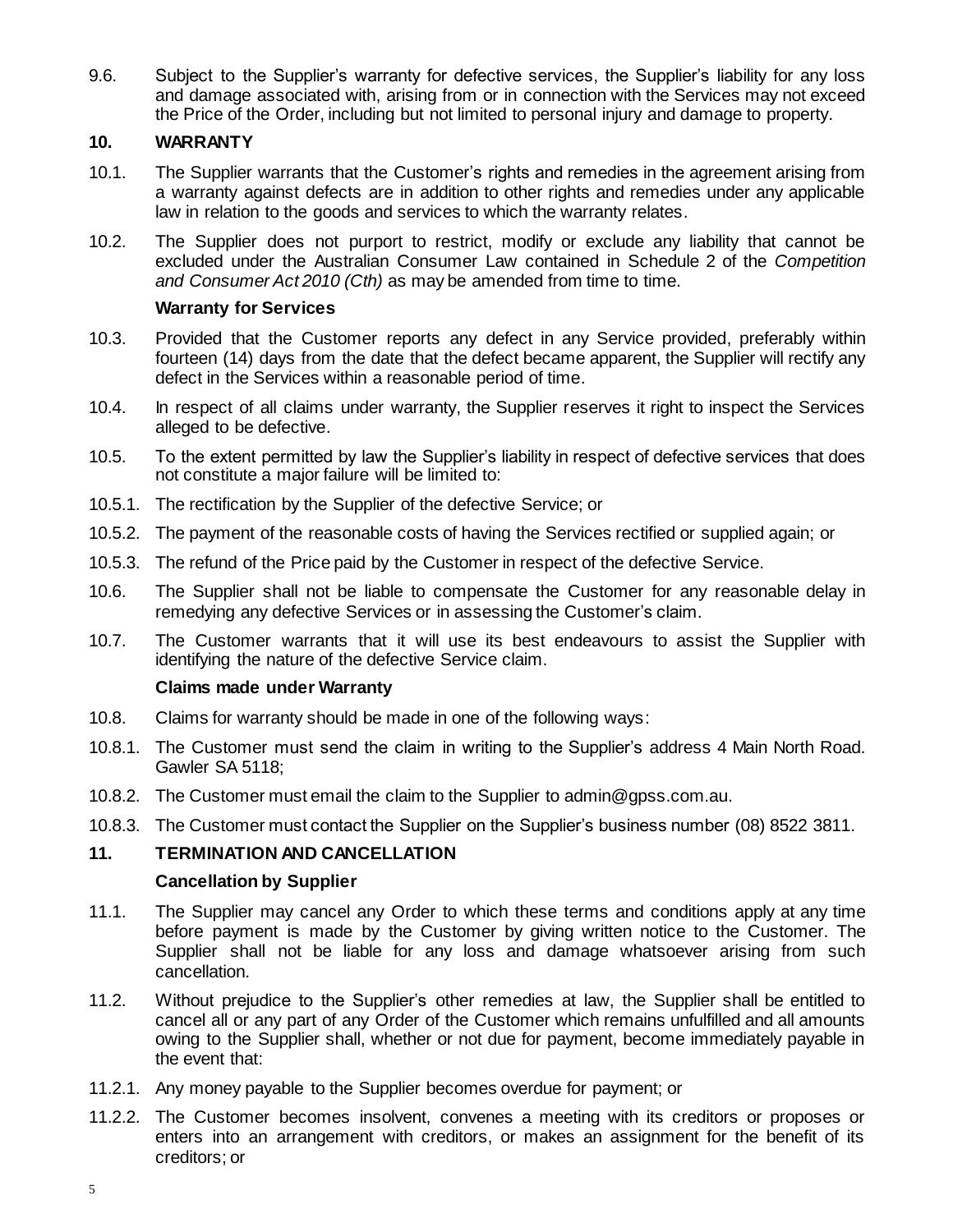11.2.3. A receiver, manager, liquidator (provisional or otherwise) or similar person is appointed in respect of the Customer or any asset of the Customer.

#### **Cancellation by Customer**

- 11.3. The Customer may cancel any Order by providing no less than twenty-four (24) hours notice to the Supplier before the Services were due to be performed.
- 11.4. In the event that the Customer cancels the Order, the Customer shall be liable for loss and damage incurred by the Supplier:
- 11.4.1. For an unlimited sum in the event that the Customer has not provided the requisite notice; or
- 11.4.2. For a sum limited to cost incurred by the Supplier for any Goods purchased by the Supplier from a third party to meet the Customer's Order in the event that the Customer cancels the Order by providing notice in accordance with the above clause 11.3.

#### **12. ENTIRE AGREEMENT**

- 12.1. The agreement as defined herein constitutes the whole agreement between the Customer and the Supplier.
- 12.2. The agreement is deemed to be made in the State of South Australia and all disputes hereunder shall be determined by the appropriate courts of South Australia.
- 12.3. All prior discussions and negotiations are merged within this document and the Supplier expressly waives all prior representations made by him or on his behalf that are in conflict with any clauses in this document in any way.
- 12.4. Nothing in these terms and conditions is intended to have the effect of contravening any applicable provisions of the *Competition and Consumer Act 2010 (Cth)* or the *Fair Trading Acts* in each of the States and Territories of Australia.

## **I/We understand and agree to be bound by the Terms and Conditions set out herein.**

| NAME:      |                                            | NAME:      |                                            |
|------------|--------------------------------------------|------------|--------------------------------------------|
|            |                                            |            |                                            |
| SIGNATURE: |                                            | SIGNATURE: |                                            |
| DATE:      | $\ldots \ldots \ldots \ldots \ldots$ ./20. | DATE:      | $\ldots \ldots \ldots \ldots \ldots$ ./20. |